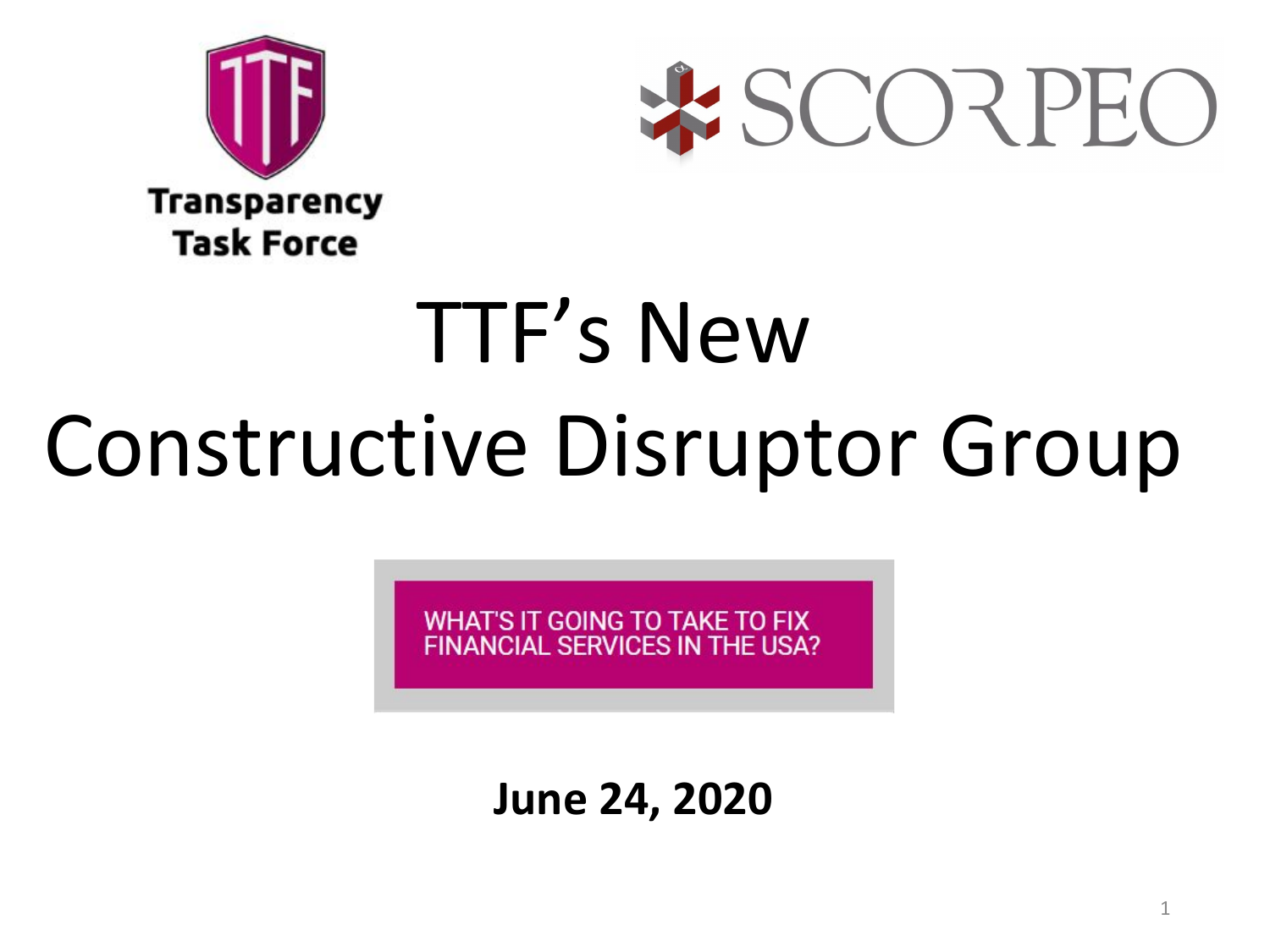## **Constructive Disruptor Group**

- TTF and Scorpeo are very aligned in wanting to improve the world of finance
- We believe that collaboration amongst like-minded organisations can be a powerful force for good
- We are launching a new TTF Group called the Constructive Disruptor Group
- The CDG is (yet another) manifestation of the philosophy within TTF's "North Star" question that guides all we do, i.e.

#### *"What is best for the consumer?"*

• The idea is to bring together like minded businesses in a TTF run group supported by an automated distribution platform (the "Hub").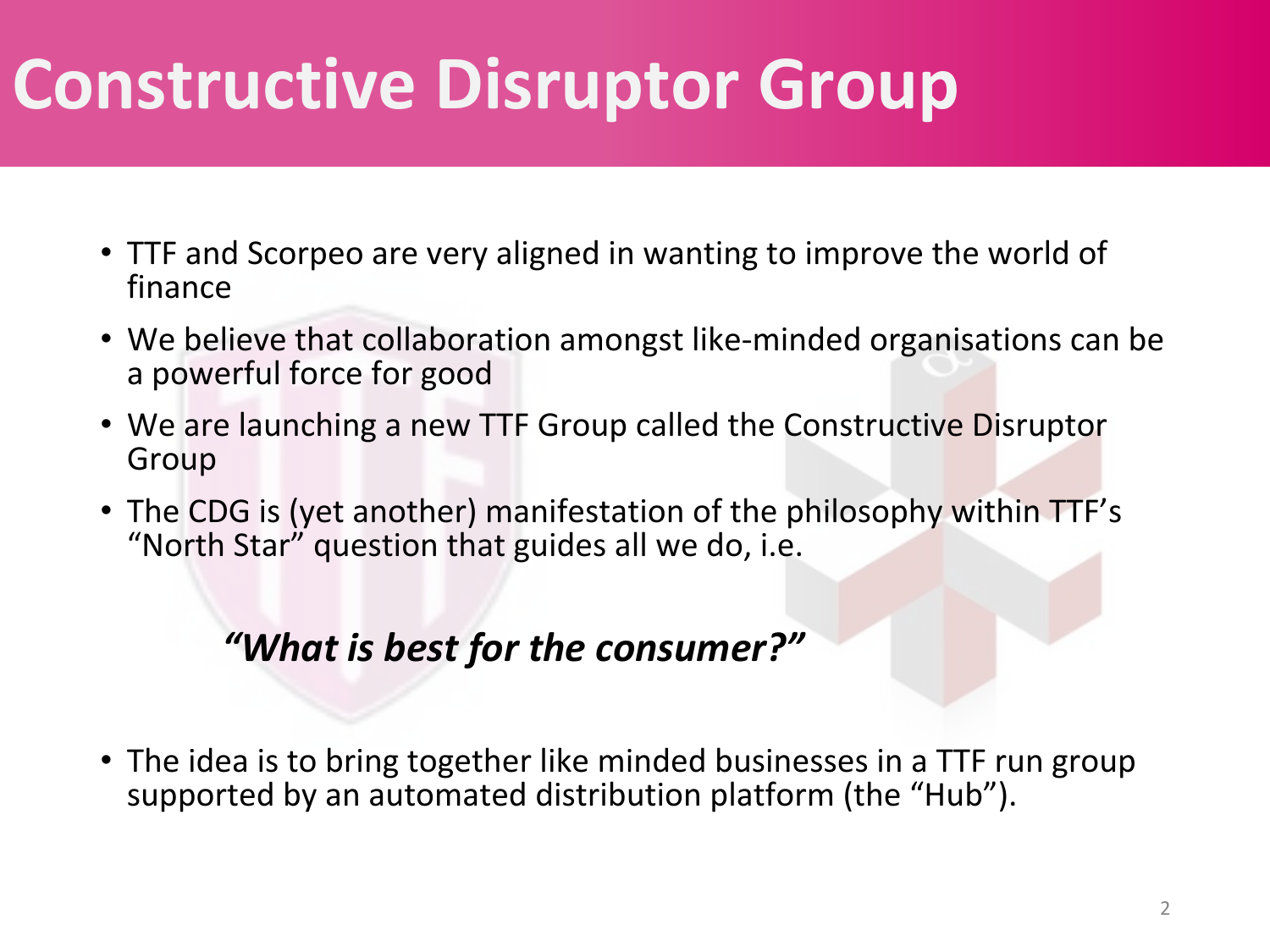## **Why are we doing this?**

- Pension funds are massively underfunded This is especially true for US (State) pension funds.
- In order to solve this, it is paramount that pension fund money is managed efficiently, i.e.:
	- asset manager costs need to be reasonable, justifiable and transparent;
	- returns from investments need to be maximized by the asset manager
	- NO LEAKS IN THE BUCKET!

#### **Unfunded Liabilities**

U.S. pensions lost ground on long-term liabilities since 2000

Percent of funding for future obligations



#### Source: Boston College Center for Retirement Research

State Pension Funding in 2017 Just 8 states were at least 90% funded while 24 were below 70% funded



#### Note: Numbers reflect the Governmental Accounting Standards Board reporting standards as of 2017.

Source: Comprehensive annual financial reports, actuarial reports and valuations, other public documents, or as provided boolan officials © 2019 The Pew Charitable Trusts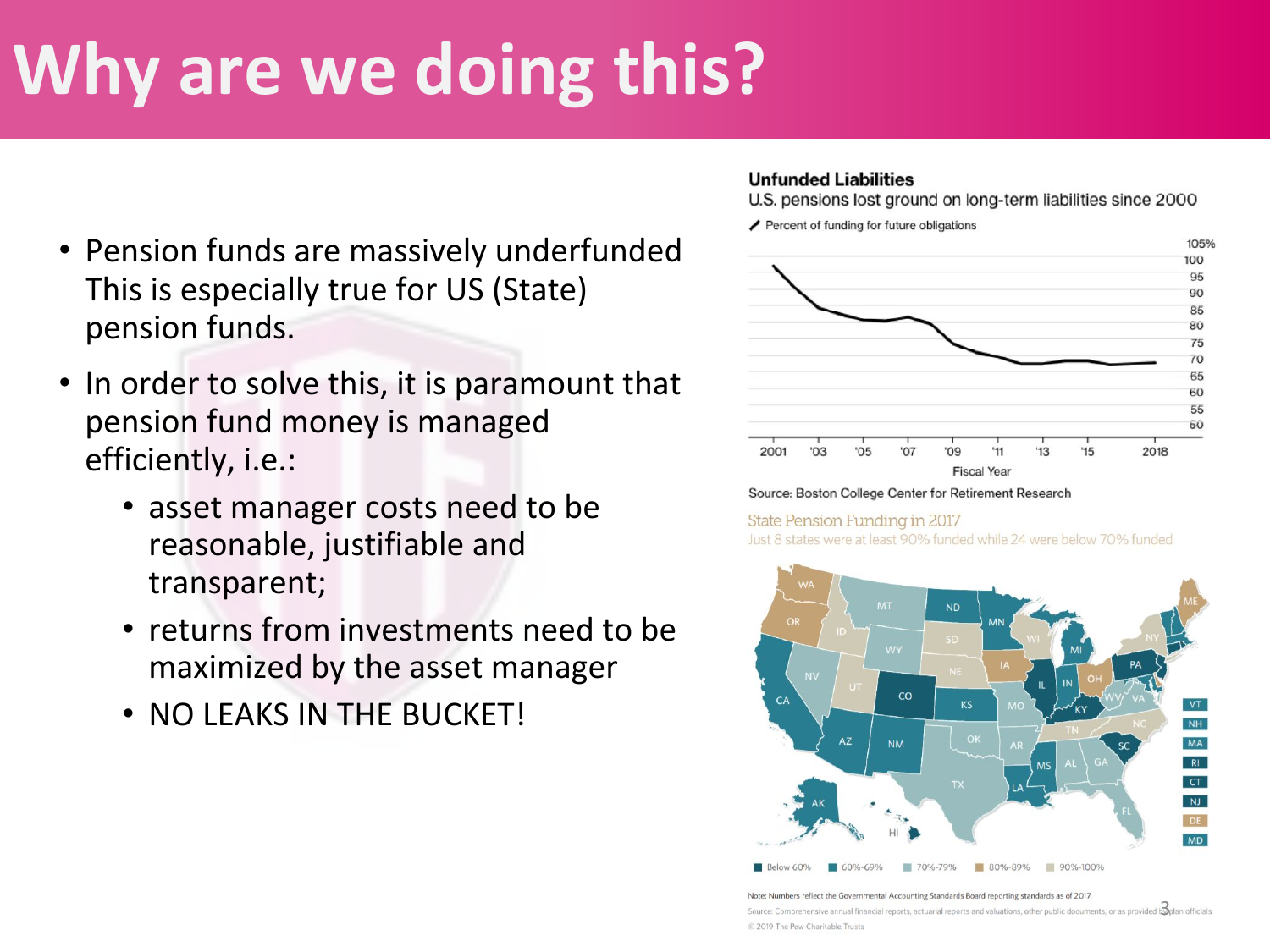## **The leaky bucket**

- Investment managers make investment decisions to buy and sell assets on behalf of their clients.
- However, there are many areas where the net value of a holding is impacted by factors not directly related to investment decision-making. **They can be likened to leaks in value.** These leaks prevent the true potential value being realized.
- These leaks are not given the attention they deserve. As a consequence, we typically have a pension fund that is rather like a leaky bucket.
- We have seen countless presentations from people who provide solutions that stop one or more of the leaks in the bucket.
- It is no longer acceptable to ignore these leaks. Compounding effect!

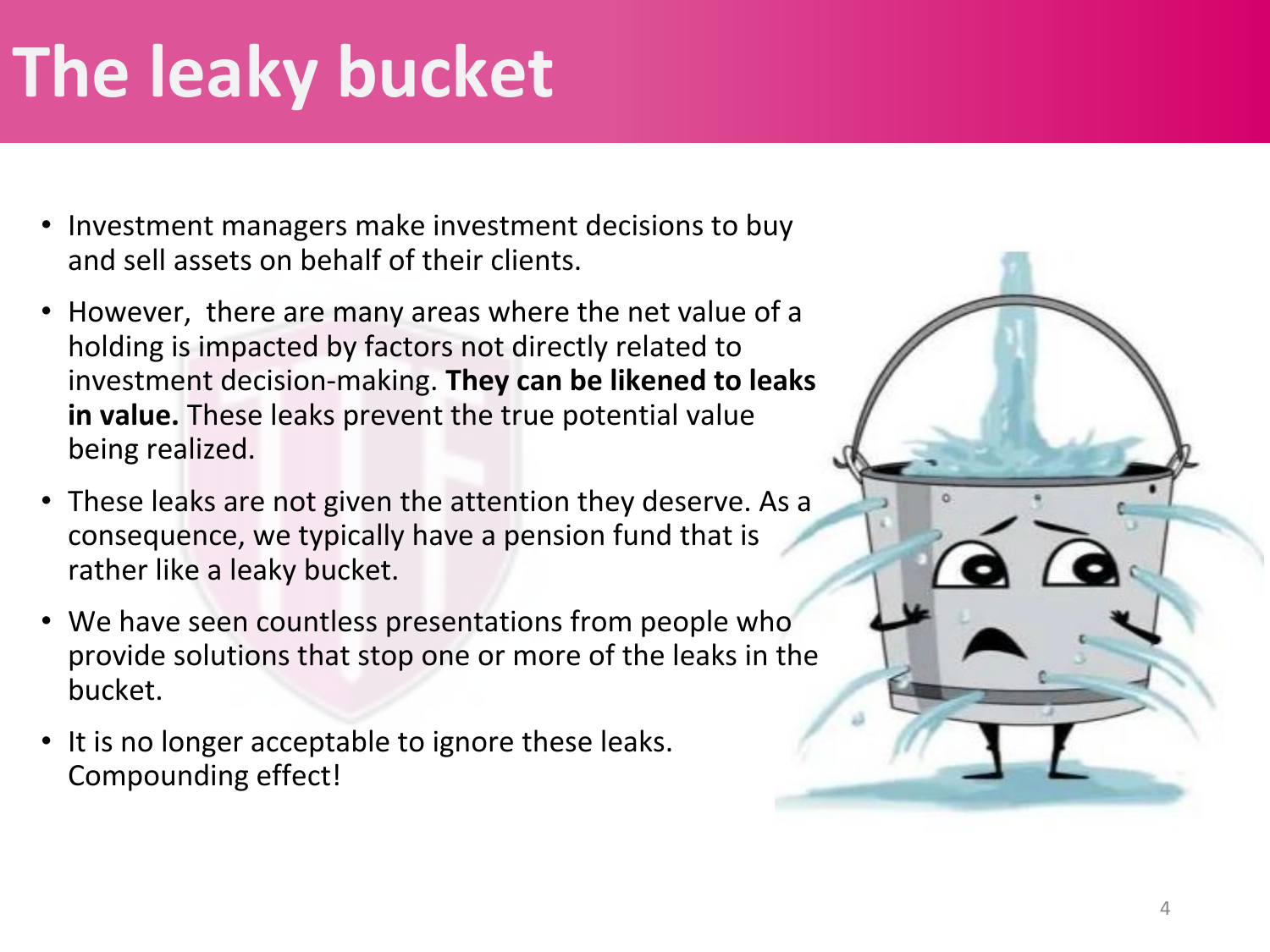#### **Solutions are out there!**

- There is no 'one-size fits all' solution that will close the pension fund gap.
- Closing the gap will have to come from different solutions that together close the gap.
- There are a lot of solutions available that solve one or multiple problems (leaks).
- It is obvious that market dynamics, incentives and vested interests have an impact on market behaviour, market conduct and decision-making.
- We believe this helps to explain why many value leaks are not being given the attention they deserve.
- **• Sometimes, it is worse than "ignoring" i.e. there is unjustifiable push back in an attempt to maintain the status quo. This is not because of a flaw in the solution but because the merits of the solution somehow represent an "inconvenient truth" for incumbent parties such as the existing as asset managers, custodians, trustees, financial advisers, other services providers and so on.**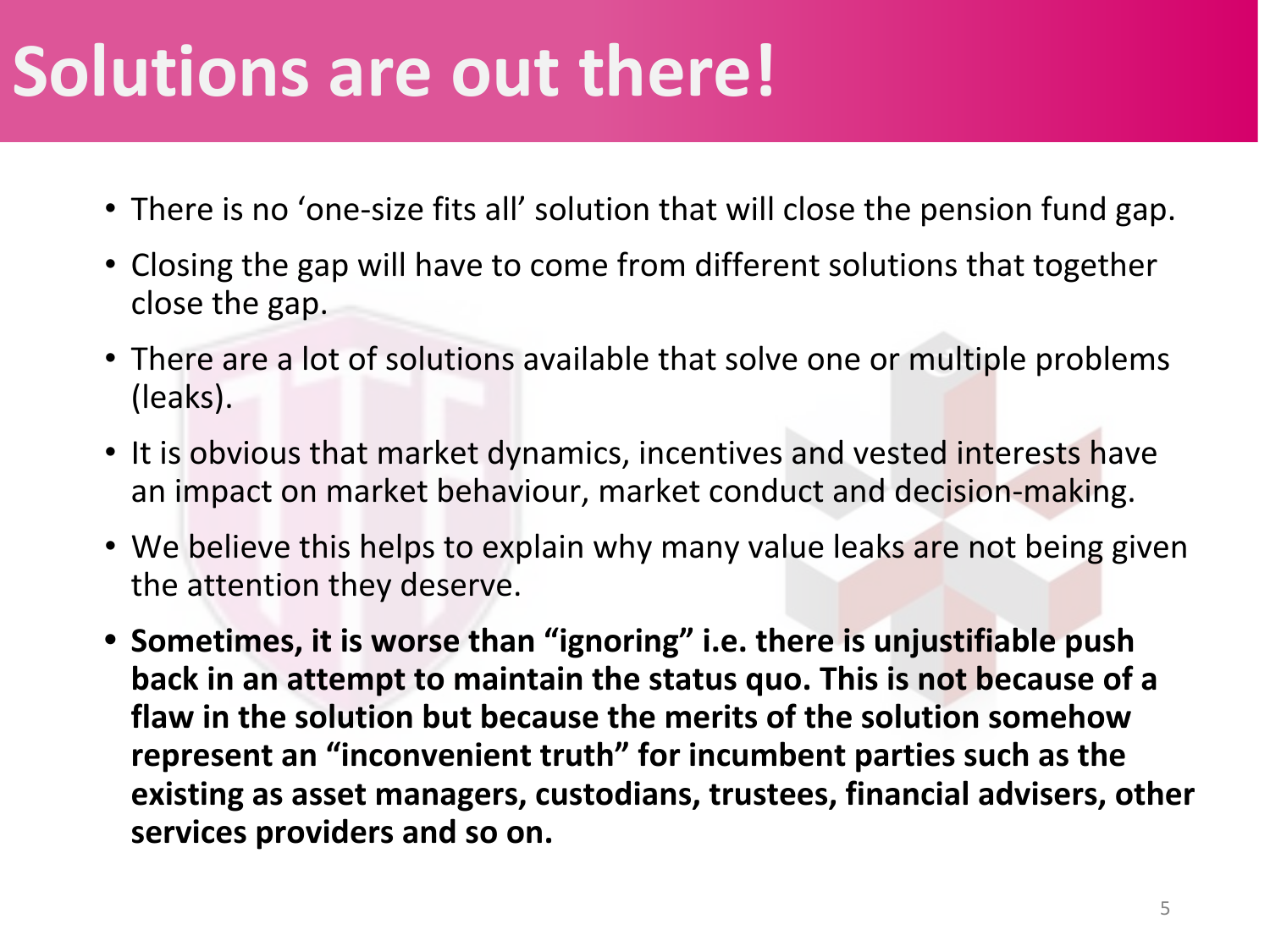#### **Unjustifiable push back**

- Why are financial institutions pushing back on these solutions?
	- There is a structural problem within these institutions. Old paradigm is not willing to accept new paradigm.
	- Some parts of the value chain find these solutions threatening, especially where the institution is taking advantage of the existing inefficiency – they benefit from the status quo.
	- Asset managers and custodians are often too large to navigate for smaller solution providers. It is easy to get lost or get blocked by parts of the organization with an agenda that is influenced by "self interest.
	- Some solutions are seen as 'too small'. They are dismissed because they add maybe only 5bps or a few million a year. Some consider these amounts too small to worry about. However, \$10m a year of missed value could, if simply reinvested in the S&P500, deliver an extra \$4bn over 40 years (the total investment period of most pension funds.
	- Implementation costs of a 'small' solution may be considered prohibitive.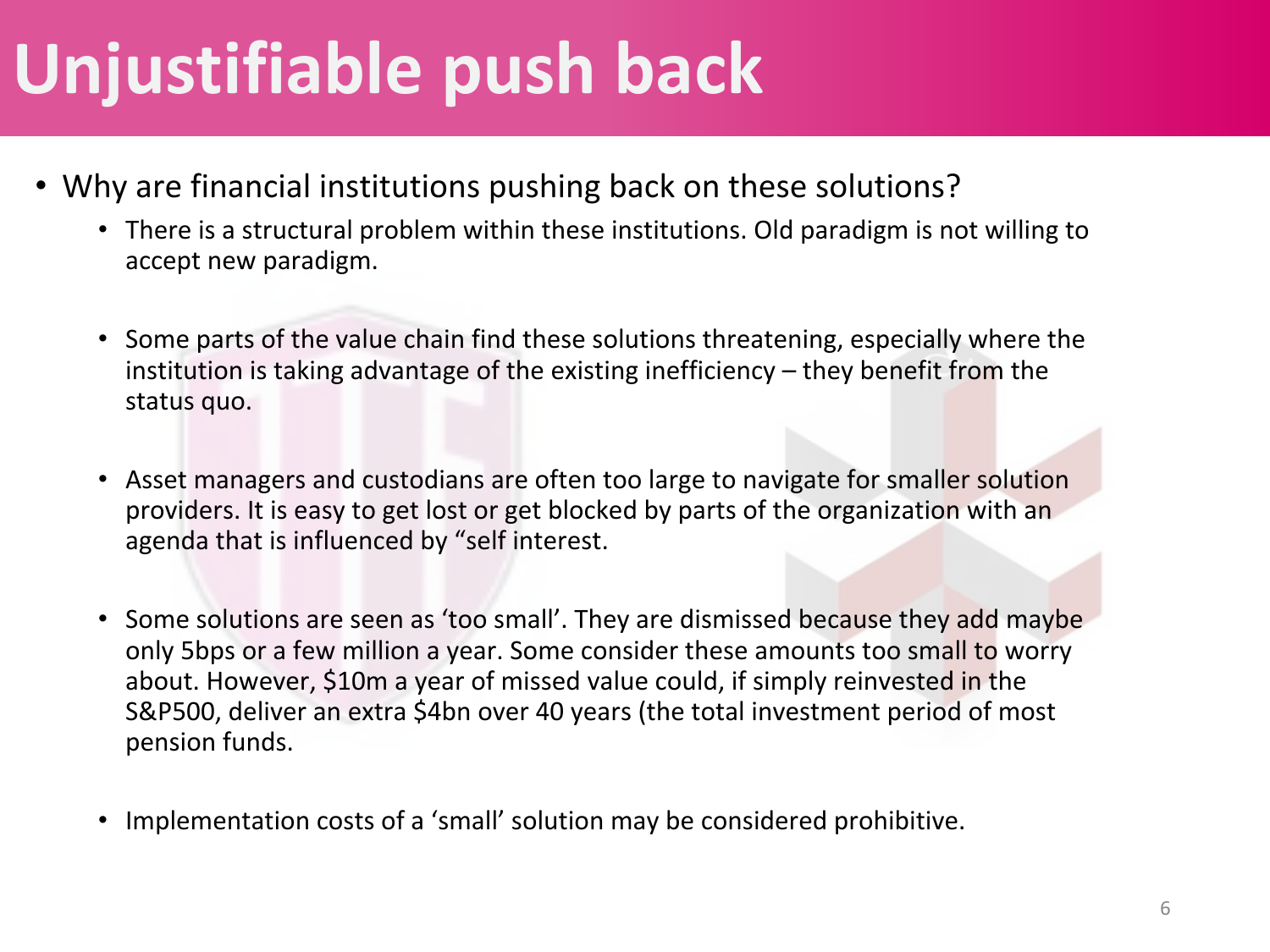### **CDG Membership**

- Agreement in principle to the idea that the CDG may evolve over time into a more substantial entity, e.g. a Charity, Association or similar
- A truly progressive proposition
- Easy to show how the proposition is of demonstrable benefit to consumers
- Easy to show how the proposition capitalizes on an efficiency that is somehow an antidote to a barrier to progress in the market, where incumbents are incentivized to thwart progress because progress may diminish their profitability
- Experiencing real, consistent pushback from the ecosystem, on the basis that they threaten the status quo; and not because they are somehow deficient
- Willing and able to work as a team and support each other
- Willing and able to support the wider TTF cause, with which they are authentically aligned
- Founding members, so far:
	- Transparency Task Force
	- Scorpeo
	- Financial Fiduciary Partners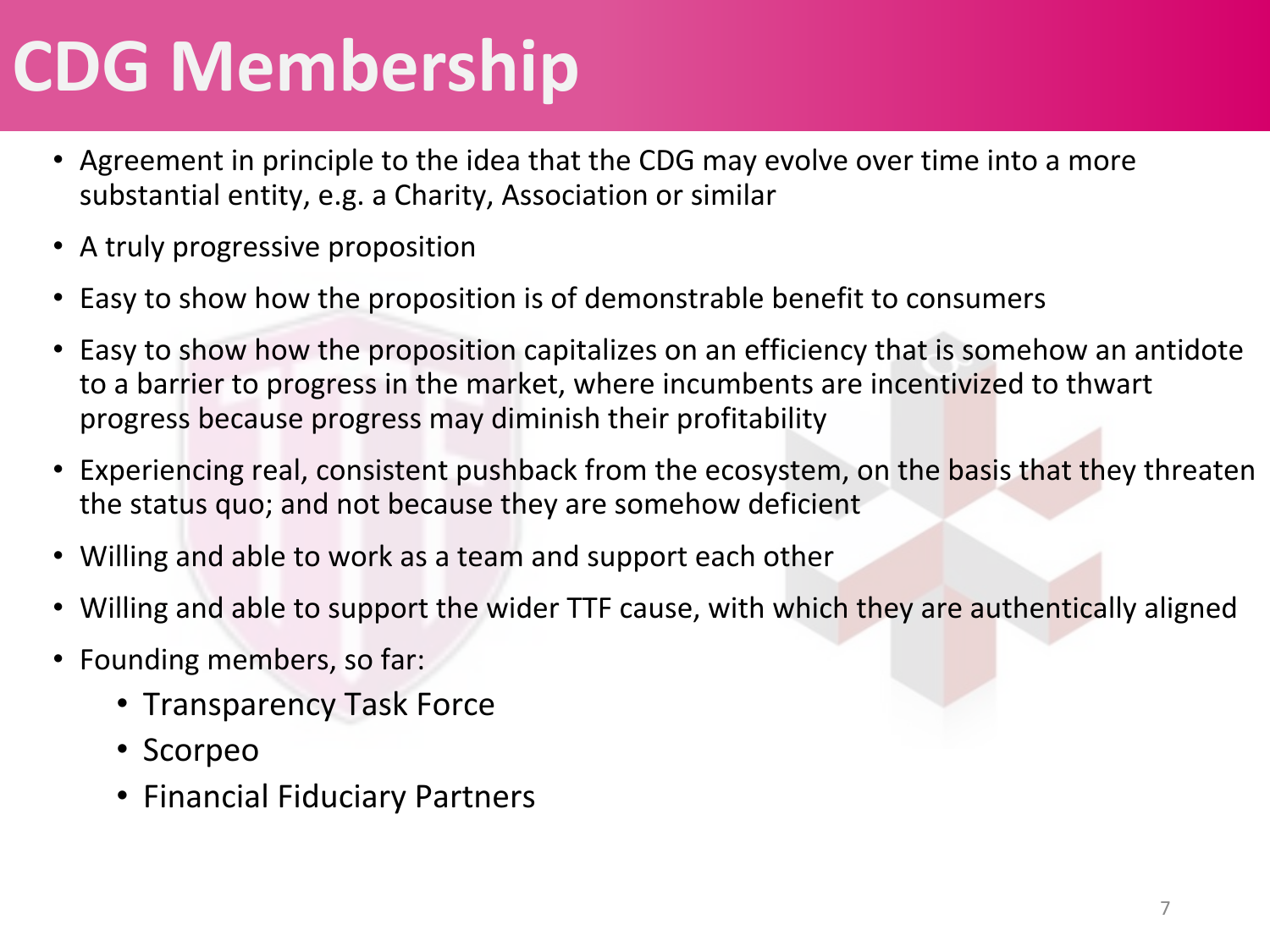#### *"The mission of the Constructive Disruptors Group is to work together to build a platform on which they can stand and be noticed"*

- Without the platform there is a risk that those who would want to know about these highly progressive, even radical, breakthrough solutions, would simply not notice them
- These solutions may otherwise be obscured by existing market dominants that may have an interest in keeping strong, new solutions from gaining traction, because they may disrupt the status quo.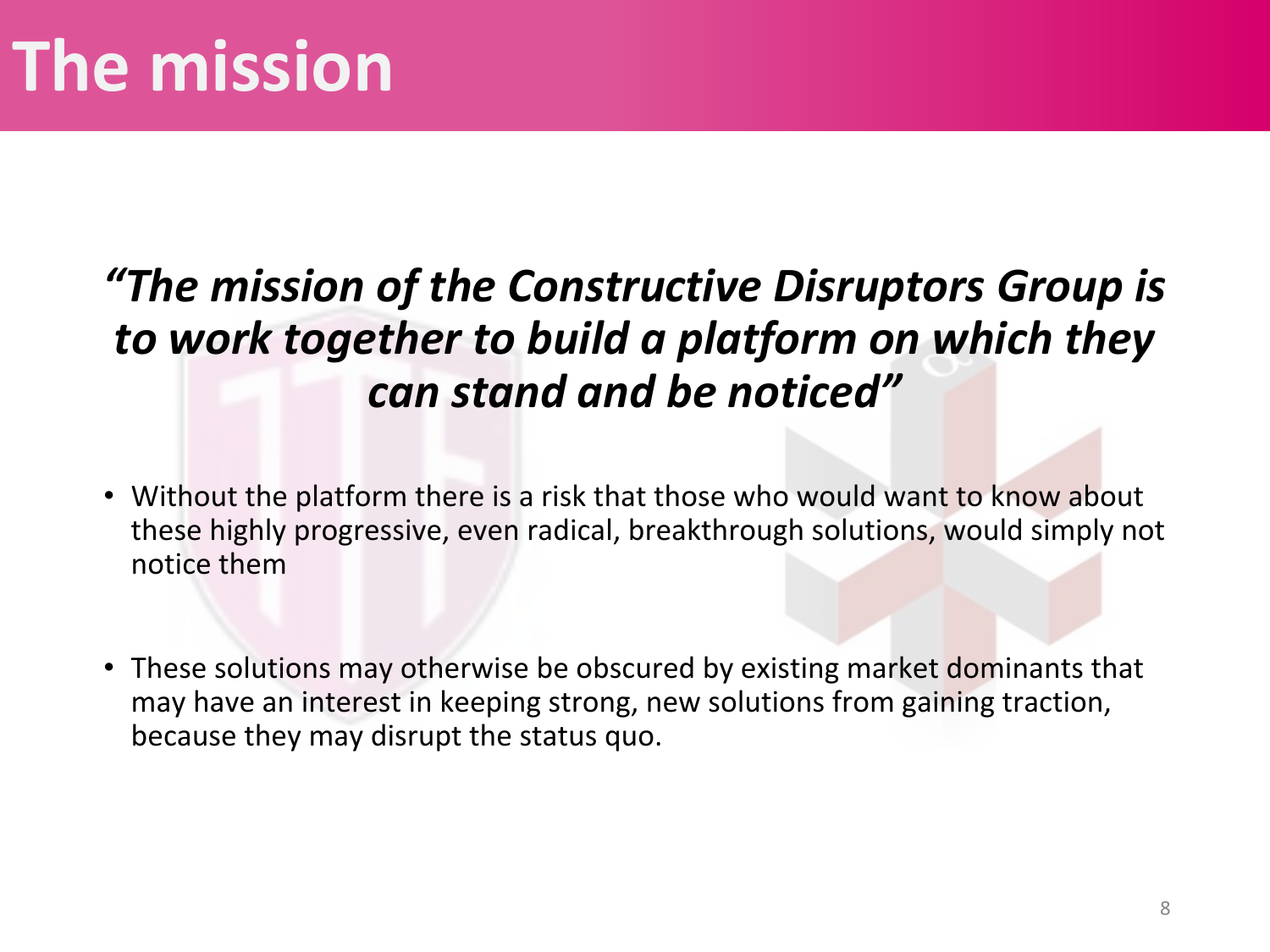#### **CDG functions**

- Functions of the CDG would be to:
	- (re)educate the market; a market that may have myopia due to the influence of incumbents, that have conditioned their thinking over (a long) time be prone to behavioral biases, herd thinking and so on;
	- Identify 'unjustifiable pushback' and address common themes through publications and by bringing these to the attention of regulators, special interest groups, politicians and through class actions;
	- Work together navigating the approvals process at the large financial institutions;
	- Provide a single sign on distribution platform through which solutions can be provided to financial institutions at a low implementation cost.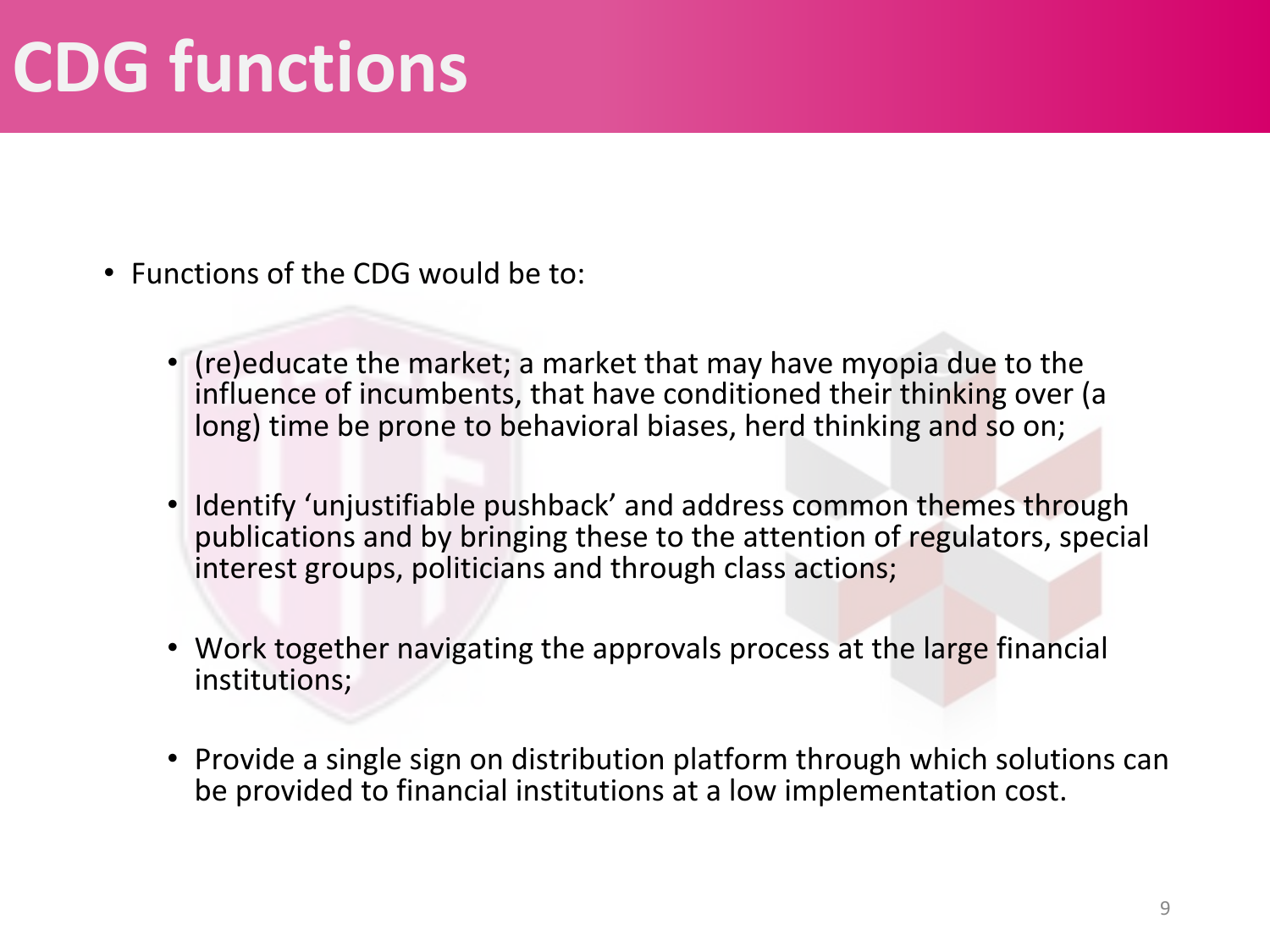### **The Hub**

- To reduce the costs of implementation, CDG will utilize an automated distribution platform that houses all CDG driven solutions - The Hub.
- The Hub will provide the financial institution with a single sign-on platform that houses different solutions/applications in a secure environment like MS Office 365 and Apple's i-tunes.
- The Hub is fully integrated system on MS Azure's cloud platform.